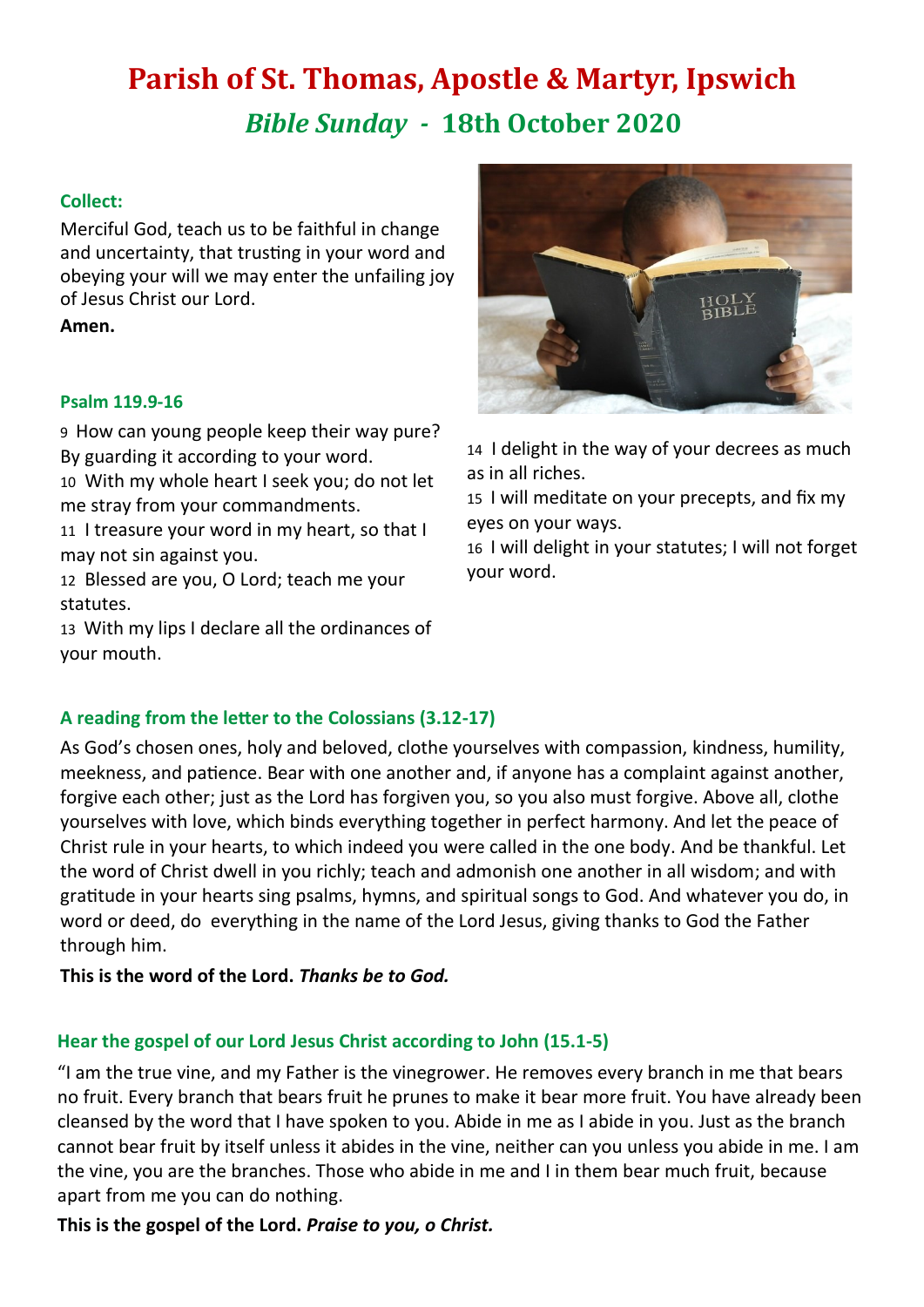## **Reflection: Time for a bit of Bible…** *From Archdeacon Rhiannon*

I'm writing this at home and, frankly, it's embarrassing. I have just been to my shelves and it turns out I have somehow accumulated over 24 Bibles which is a bit excessive even for a Minister. They're not all the same, mind you. My smallest measures just 5cm by 4cm (an unusual and amazing present from my godmother once), my oldest and tattiest is a family one passed down from my grandfather (would be helpful if I could read Welsh though!), my favourite is the study Bible I had as a teenager that I adored and scribbled all over. I also have a limerick version, a street one (don't ask), the Bible as a novel, the Bible in one year...1 Polish one, 1 Romanian one and lots of other language ones besides. My most beautiful one is a Bible (not the whole thing) made up of infographics... But the one I use most days is actually on my phone...the Message version of the Bible as an app. It's so easy to read and I find it inspirational and challenging in equal measures. (Quick advert: If you have a smartphone, it's £10 [the cost of 2 Big Macs.] Others are free). This means that as long as I've got my phone I've got my Bible. Perfect.

But in the grand scheme of things 24 Bibles is a tiny number, for the Bible remains the world's best seller (almost 4 billion copies sold in last 150 years) and it has been translated and studied and written about a gazillion times. Millions have testified, including me, to how it has changed their lives. I count myself incredibly fortunate because I got hooked as a fourteen-year old. If you are hooked tell others. If you're not yet hooked, pick up a Bible and simply ask God to reveal himself to you through it. There really is no better time than now. And watch out, because it's contagious and if you're not careful, you'll be telling everyone and there'll be no seats left in church.

Here's what a few people have said about the Bible:

Shane Lynch from the boy band, Boyzone said: 'I have 50 hours of tattoos on my body and my favourite part is tattoed down my back- Psalm 88.1-13 about the transition from darkness to light.'

Samuel Coleridge, the 19th century English poet said: 'I know the Bible is inspired simply because it finds me at greater depths of my being than any other book.'

John McCarthy, journalist and broadcaster, on reading the Bible while being held hostage in the Middle East had this to say: 'I was surprised and delighted to find so much almost 'ungodly' entertainment, like the humour of some passages in Ecclesiastes and the … sensuality in the Song of Solomon. But … it also helped me in a difficult process of self-examination that had begun the moment the cell door locked behind me. The portrayal of common human experiences, of individual struggles to face weakness and attempt to rise above it, helped me through periods of depression caused by my own sense of helplessness …'

Diane Louise Jordan, TV Presenter, put it like this:

'The Bible is the best book I've ever read! It's packed with adventure, romance, wisdom, poetry, music, suspense, humour, action and much, much more. But most importantly, it gives meaning to all I do. It's quite simply my lifeline!'

This is why I love Bible Sunday so much. It's a great time to celebrate the benefits of being Bible-loving people and to shout about it (in a covid-secure way, of course).

In Colossians 3 we are encouraged to let the Word of Christ *dwell* in us richly and in John 15 we find a similar idea of '*abiding*' (residing) in Christ. Both remind us that we are being encouraged to live in the pages of the Word of God, to drink deeply of the many riches that God gives us.

If you've never really got into the Bible before there is a big and exciting adventure awaiting you. The Bible isn't just like a novel or a biography or a bit of history, or poetry...it's all of the above but it's also Godbreathed in a way no other book ever has been. It's also a brilliant place to go with all our emotions, whether we're feeling anxious, lost, confused, sad or full of joy and hope. There's something for every moment, no matter what life throws at you.

Finally, if you want to take the plunge, or you're in the pool and you want to go further into the deep end, do have a look at the Bible Society website for some ideas. There are so many ways: using Bible reading notes, podcasts, asking Alexa to read you chunks, bible colouring books, book clubs, daily reflections, films, you name it....

Ask your friends at St Thomas too. What do they find most helpful? And remember that you're not just connected to St Thomas but to the wider deanery and diocese and there are lots of us here ready to help you too. You are never on your own. I might even lend you one of my 24!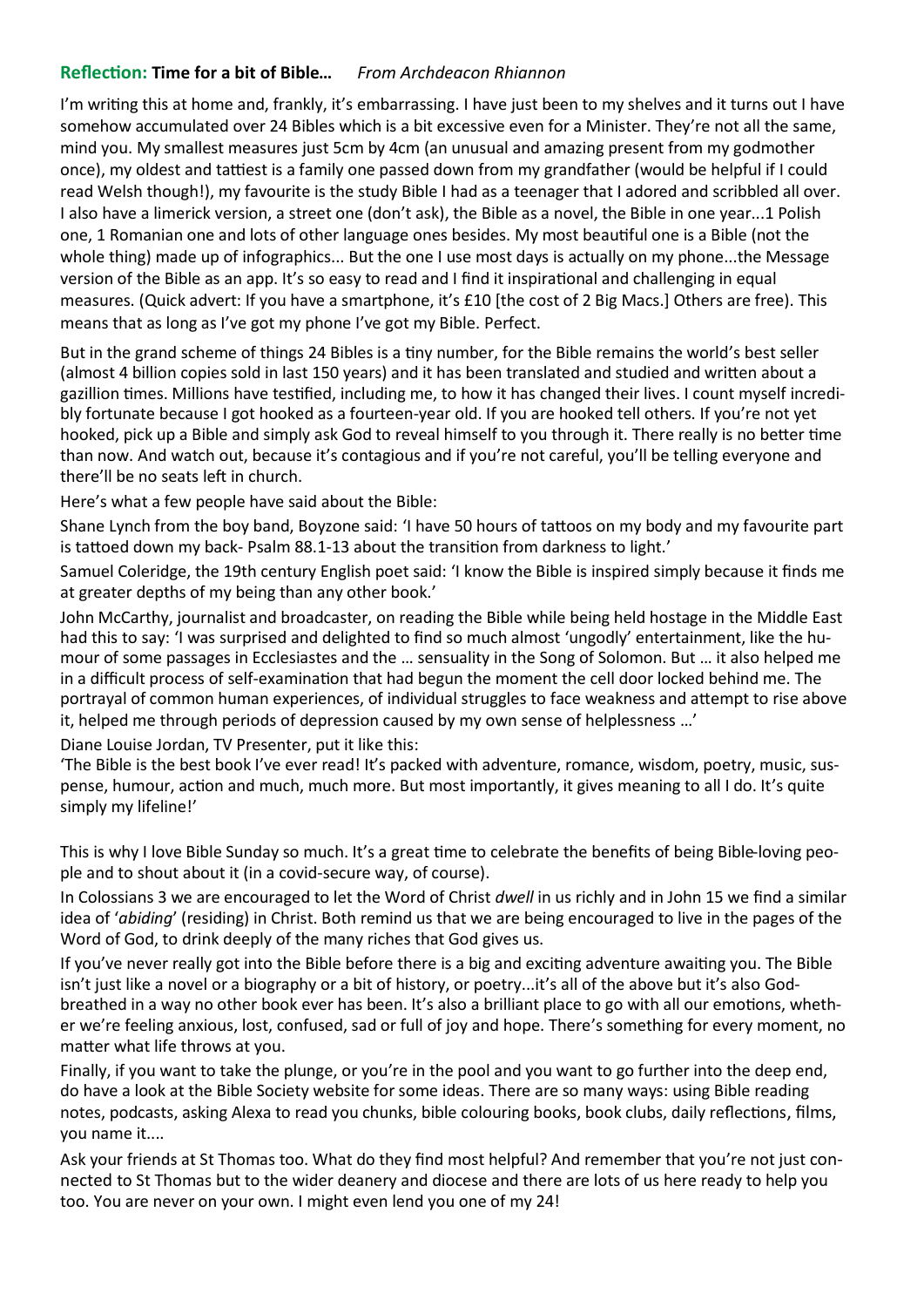**The peace of the Lord be always with you.**

## **This week's hymn:**

*A new commandment I give unto you: that you love one another as I have loved you, that you love one another as I have loved you.*

By this shall all know that you are my disciples: if you have love one for another. By this shall all know that you are my disciples: if you have love one for another. *A new commandment…*

You are my friends if you do what I command you. Without my help you can do nothing. You are my friends if you do what I command you. Without my help you can do nothing. *A new commandment…*

True love is patient, nor arrogant nor boastful; Love bears all things, love is eternal. True love is patient, nor arrogant nor boastful; Love bears all things, love is eternal. *A new commandment…*

I am the true vine, my Father is the gardener. Abide in me: I will be with you. I am the true vine, my Father is the gardener. Abide in me: I will be with you. *A new commandment...*

## **For Our Prayers:**

The Bishops are calling on every parish to join them using this prayer at home and at every act of worship for our church, that we grow in trust in God's providence and deepen our own generosity giving of ourselves and of our gifts.

**Loving God, you are always with us, and give us all we need to be your church in Suffolk. Help us, we pray, to give as we have received: abundantly, generously, and joyfully, that our worship and our service may bear witness to your Kingdom of unfailing love. In the name of your Son who gave himself for us, Jesus Christ our Lord. Amen.**

#### **\_\_\_\_\_\_\_\_\_\_\_\_\_\_\_\_\_\_\_\_\_\_\_\_\_\_\_** *Please pray for:*

**Those with chronic or long-term illness:** Eric Dickerson, Rosemary, Jenny, Andrew Barfield, Kathy Steele, Frank D., Andrew , Peggy, Natacha, Christine, Stephen, Samantha, Rex & Jill, Margaret Christian

**Those undergoing treatment or currently ill:** Emily, Gloria Elmer, Helen Harlow, Jean Dominy, Leslie Bloomfield, Katie (cancer), Jim, Alice (Joan's grandson's wife), Vincent Lightbody, Trish, Roger Dickerson, Vicky & Matt, Neil Pratt

**All who are affected by the Coronavirus** in the UK and around the world: *For all who have lost their jobs due to Covid19; all who are despairing. For all who have lost their lives & livelihoods, the injured, the bereaved. For hospital and health care workers*

**For our government & MPs', and local councillors: for honesty in politics, for wisdom and justice for all. For refuges** across the world & diplomates and peace makers, working to end conflicts

**Those who have recently died, and their families mourning their loss:** Gwen Strike (Phyllis' sister), Colin Wells , Rachel Fry

> *On the 20th Anniversary of his death, we remember John Bird R.I.P.*

*Call this number* —> *for free*. It's a lovely way to worship from home!